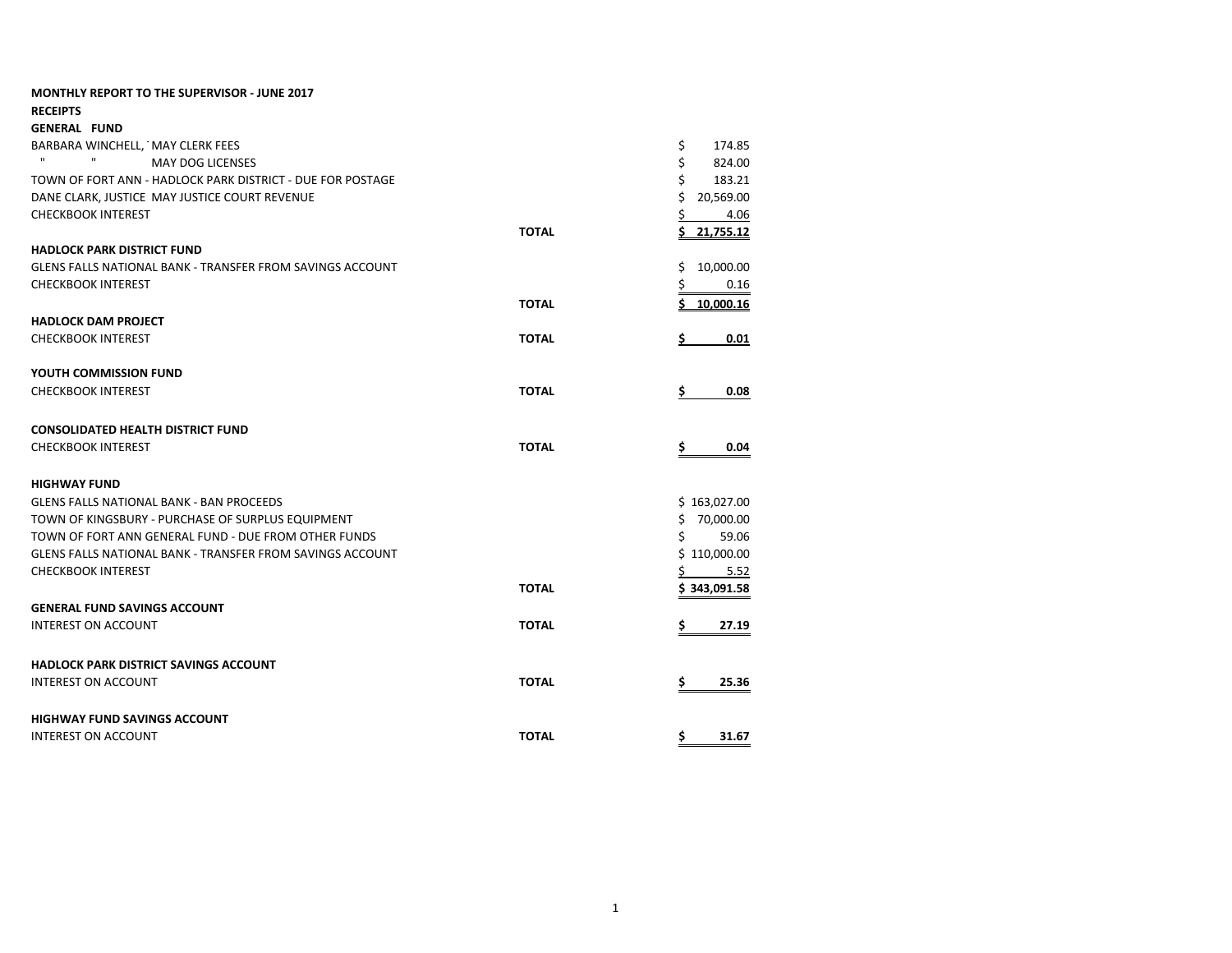| <b>LOSAP SAVINGS ACCOUNT</b>                   |                |                 |                      |                              |                 |
|------------------------------------------------|----------------|-----------------|----------------------|------------------------------|-----------------|
| <b>INTEREST ON ACCOUNT</b>                     |                |                 | <b>TOTAL</b>         | 0.59<br>s                    |                 |
| <b>MEDICAL REIMBURSEMENT ACCOUNT</b>           |                |                 |                      |                              |                 |
| TOWN OF FORT ANN GENERAL FUND - H.I.           |                |                 |                      | \$<br>34.23                  |                 |
| TOWN OF FORT ANN HIGHWAY FUND - H.I.           |                |                 |                      | Ś<br>5,291.53                |                 |
| <b>INTEREST ON ACCOUNT</b>                     |                |                 |                      | 0.01                         |                 |
|                                                |                |                 | <b>TOTAL</b>         | 5,325.77                     |                 |
| <b>TRUST &amp; AGENCY FUND</b>                 | <b>HIGHWAY</b> |                 | <b>GENERAL</b>       | <b>HADLOCK PARK DISTRICT</b> |                 |
| <b>NYS RETIREMENT</b>                          | Ś<br>707.77    |                 | \$<br>709.70         | \$                           |                 |
| <b>HEALTH &amp; DENTAL INSURANCE</b>           | \$10,787.64    |                 | \$<br>1,120.22       | \$                           |                 |
| <b>STATE TAX</b>                               | \$<br>1,158.19 |                 | \$<br>1,542.19       | \$<br>173.00                 |                 |
| <b>FEDERAL TAX</b>                             | Ś.<br>2,761.00 |                 | Ś<br>3,407.00        | 521.00                       |                 |
| <b>FICA</b>                                    | \$<br>3,984.88 |                 | \$<br>4,519.88       | \$<br>1,183.48               |                 |
| DEFFERED COMPENSATION                          | \$<br>158.28   |                 | \$                   |                              |                 |
| <b>CHILD SUPPORT</b>                           | \$<br>1,592.00 |                 | \$<br>$\overline{a}$ |                              |                 |
| <b>CREDIT UNION</b>                            | Ś<br>848.80    |                 | Ś<br>1,038.00        |                              |                 |
| AFLAC                                          | 250.60         |                 | 129.60               |                              |                 |
| <b>TOTALS</b>                                  | \$22,249.16    |                 | 12,466.59            | 1,877.48                     |                 |
|                                                |                | <b>INTEREST</b> | Ś<br>0.24 TOTAL      | 36,593.47                    |                 |
| <b>DISBURSEMENTS</b>                           |                |                 |                      |                              |                 |
| <b>GENERAL FUND</b>                            |                |                 |                      | <b>HIGHWAY FUND-O/V</b>      |                 |
| STATE COMPTROLLER - JUSTICE COURT              |                |                 | Ś.<br>26,979.00      | <b>ABSTRACT</b>              | 18,649.12<br>Ś. |
| PAYROLL                                        |                |                 | \$<br>29,662.67      | <b>HEALTH INSURANCE</b>      | \$<br>15,639.97 |
| <b>TOWN SHARE FICA</b>                         |                |                 | Ś<br>2,259.94        | <b>PAYROLL</b>               | Ś<br>26,735.24  |
| <b>TOWN BOARD EXPENSE</b>                      |                |                 | \$<br>254.72         | <b>TOWN SHARE FICA</b>       | 1,992.44        |
| <b>JUSTICE COURT EXPENSE</b>                   |                |                 | \$<br>192.47         |                              | \$<br>63,016.77 |
| <b>SUPERVISORS EXPENSE</b>                     |                |                 | \$<br>155.43         | <b>HIGHWAY FUND-T/W</b>      |                 |
| <b>TAX COLLECTOR EXPENSE</b>                   |                |                 | \$<br>109.50         | <b>ABSTRACT</b>              | \$<br>10,096.73 |
| ASSESSORS EXPENSE                              |                |                 | \$<br>2,366.58       | <b>MACHINERY PURCHASE</b>    | \$233,027.00    |
| <b>TOWN CLERKS EXPENSE</b>                     |                |                 | \$<br>18.73          |                              | \$243,123.73    |
| TOWN OF FORT ANN HWY FUND - DUE TO OTHER FUNDS |                |                 | \$<br>59.06          |                              |                 |
| <b>ENGINEER EXPENSE</b>                        |                |                 | \$<br>116.05         | <b>TOTAL HIGHWAY</b>         | \$306,140.50    |
| UNALLOCATED INSURANCE                          |                |                 | \$<br>203.00         |                              |                 |
| <b>ATTORNEY EXPENSE</b>                        |                |                 | 8,732.86<br>S        |                              |                 |
| <b>BUILDINGS EXPENSE</b>                       |                |                 | \$<br>5,318.06       |                              |                 |
| CENTRAL COMMUNICATIONS                         |                |                 | Ś<br>221.11          |                              |                 |
|                                                |                |                 |                      |                              |                 |

| HWAY FUND-O/V    |                 |
|------------------|-----------------|
| TRACT            | Ś<br>18,649.1   |
| LTH INSURANCE    | Ś.<br>15,639.9  |
| Roll             | \$.<br>26,735.2 |
| VN SHARE FICA    | \$<br>1,992.4   |
|                  | 63,016.7<br>\$. |
| HWAY FUND-T/W    |                 |
| TRACT            | 10,096.7<br>\$  |
| CHINERY PURCHASE | \$233,027.0     |
|                  | \$243,123.7     |
|                  |                 |
| AL HIGHWAY       | \$306,140.5     |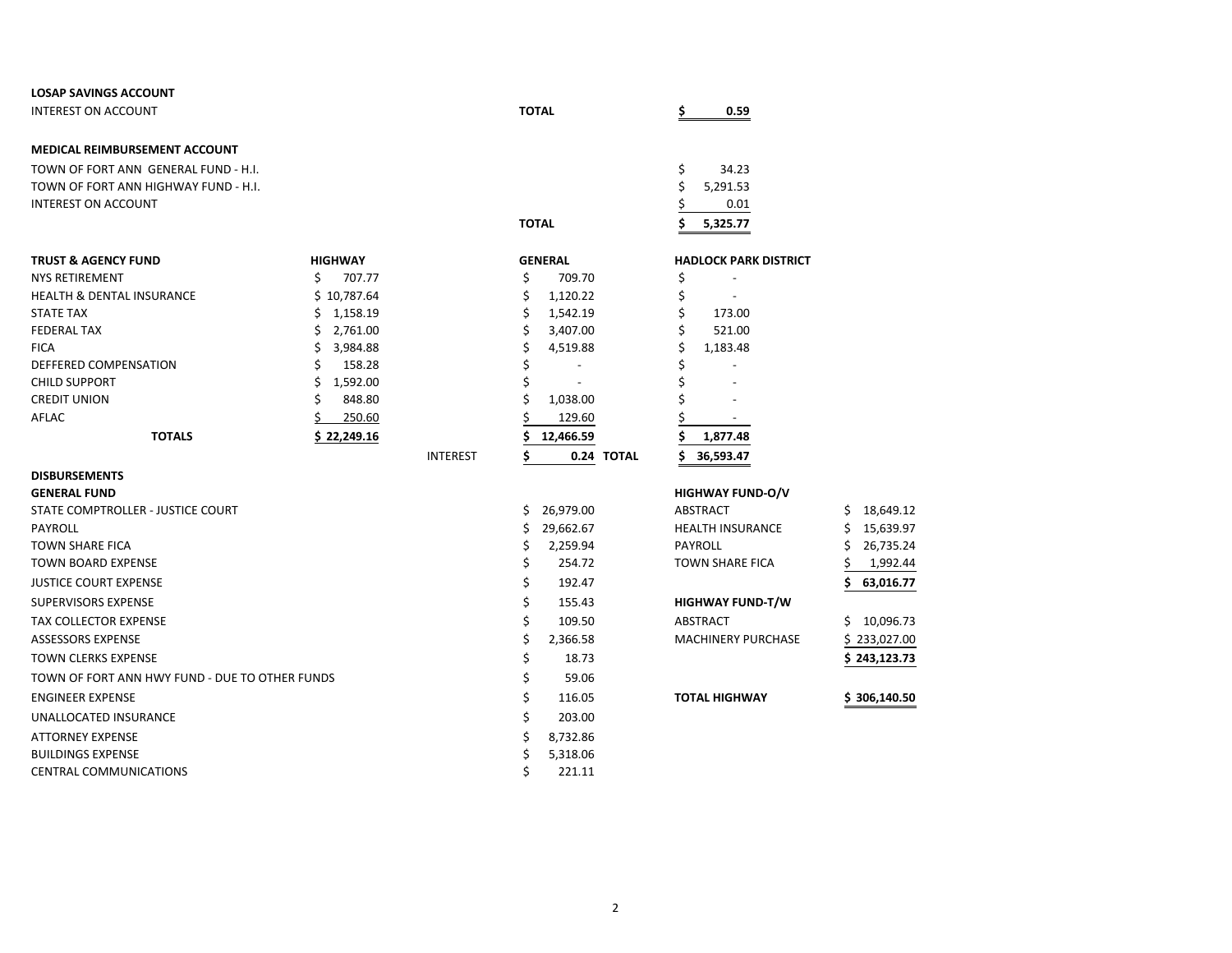| <b>CENTRAL MAILINGS</b>        |              | 90.00     | <b>TRUST &amp; AGENCY FUND</b> |           |
|--------------------------------|--------------|-----------|--------------------------------|-----------|
| YOUTH PROGRAM EXPENSE          |              | 650.00    | <b>FICA</b>                    | 9,688.24  |
| SAFETY INSPECTION EXPENSE      |              | 74.93     | <b>STATE TAX</b>               | 2,873.38  |
| <b>FIRE COMPANY - FUEL</b>     |              | 207.13    | <b>FEDERAL TAX</b>             | 6,689.00  |
| HIGHWAY SUPERINTENDENT EXPENSE |              | 180.00    | <b>HEALTH INSURANCE</b>        | 11,907.86 |
| <b>STREET LIGHTS</b>           |              | 174.59    | <b>CREDIT UNION</b>            | 1,886.80  |
| <b>BEACH EXPENSE</b>           |              | 180.00    | <b>CHILD SUPPORT</b>           | 1,592.00  |
| PLANNING BOARD EXPENSE         |              | 687.61    | AFLAC                          | 315.40    |
| <b>HEALTH INSURANCE</b>        |              | 1,111.40  | RETIREMENT                     | 1,417.47  |
|                                | <b>TOTAL</b> | 80.004.84 | DEFFERRED COMP.                | 158.28    |

 $PAYROL$ L $\zeta$  7,735.39

**HADLOCK PARK DISTRICT**

|       | \$<br>90.00  | <b>TRUST &amp; AGENCY FUND</b> |                 |
|-------|--------------|--------------------------------|-----------------|
|       | \$<br>650.00 | <b>FICA</b>                    | \$<br>9,688.24  |
|       | \$<br>74.93  | <b>STATE TAX</b>               | \$<br>2,873.38  |
|       | \$<br>207.13 | <b>FEDERAL TAX</b>             | \$<br>6,689.00  |
|       | \$<br>180.00 | <b>HEALTH INSURANCE</b>        | \$<br>11,907.86 |
|       | \$<br>174.59 | <b>CREDIT UNION</b>            | \$<br>1,886.80  |
|       | \$<br>180.00 | <b>CHILD SUPPORT</b>           | \$<br>1,592.00  |
|       | \$<br>687.61 | AFLAC                          | 315.40          |
|       | 1,111.40     | <b>RETIREMENT</b>              | \$<br>1,417.47  |
| TOTAL | 80,004.84    | DEFFERRED COMP.                | 158.28          |
|       |              |                                | 36,528.43       |

# TOWN SHARE - FICA  $\angle$  591.74 TOWN OF FORT ANN GENERAL - DUE TO OTHER FUNDS  $\zeta$  183.21  $\begin{array}{ccccccc} \text{ABSTRACT} & \text{A} & \text{B} & \text{A} & \text{B} & \text{B} & \text{B} & \text{B} & \text{B} & \text{B} & \text{B} & \text{B} & \text{B} & \text{B} & \text{B} & \text{B} & \text{B} & \text{B} & \text{B} & \text{B} & \text{B} & \text{B} & \text{B} & \text{B} & \text{B} & \text{B} & \text{B} & \text{B} & \text{B} & \text{B} & \text{B} & \text{B} & \text{B} & \text{B} & \text{B} & \$ **TOTAL \$ 9,747.08 HADLOCK DAM PROJECT <b>EXAMPLOCK DAM PROJECT YOUTH COMMISSION FUND TOTAL \$ - CONSOLIDATED HEALTH** *ALCONSOLIDATED <b>HEALTH* **GENERAL FUND SAVINGS ACCOUNT TOTAL \$ - HADLOCK PARK DISTRICT SAVINGS ACCOUNT** TRANSFER TO HADLOCK PARK DISTRICT CHECKING ACCOUNT **TOTAL \$ 10,000.00 HIGHWAY FUND SAVINGS ACCOUNT** TRANSFER TO HIGHWAY FUND CHECKING ACCOUNT **TOTAL \$ 110,000.00**

| <b>LOSAP SAVINGS ACCOUNT</b>         | <b>TOTAL</b> | $\overline{\phantom{0}}$ |
|--------------------------------------|--------------|--------------------------|
| <b>MEDICAL REIMBURSEMENT ACCOUNT</b> |              |                          |
| AC TRANSFER TO MVP SELECT            |              | 5,325.76                 |
|                                      | <b>TOTAL</b> | 5.325.76                 |